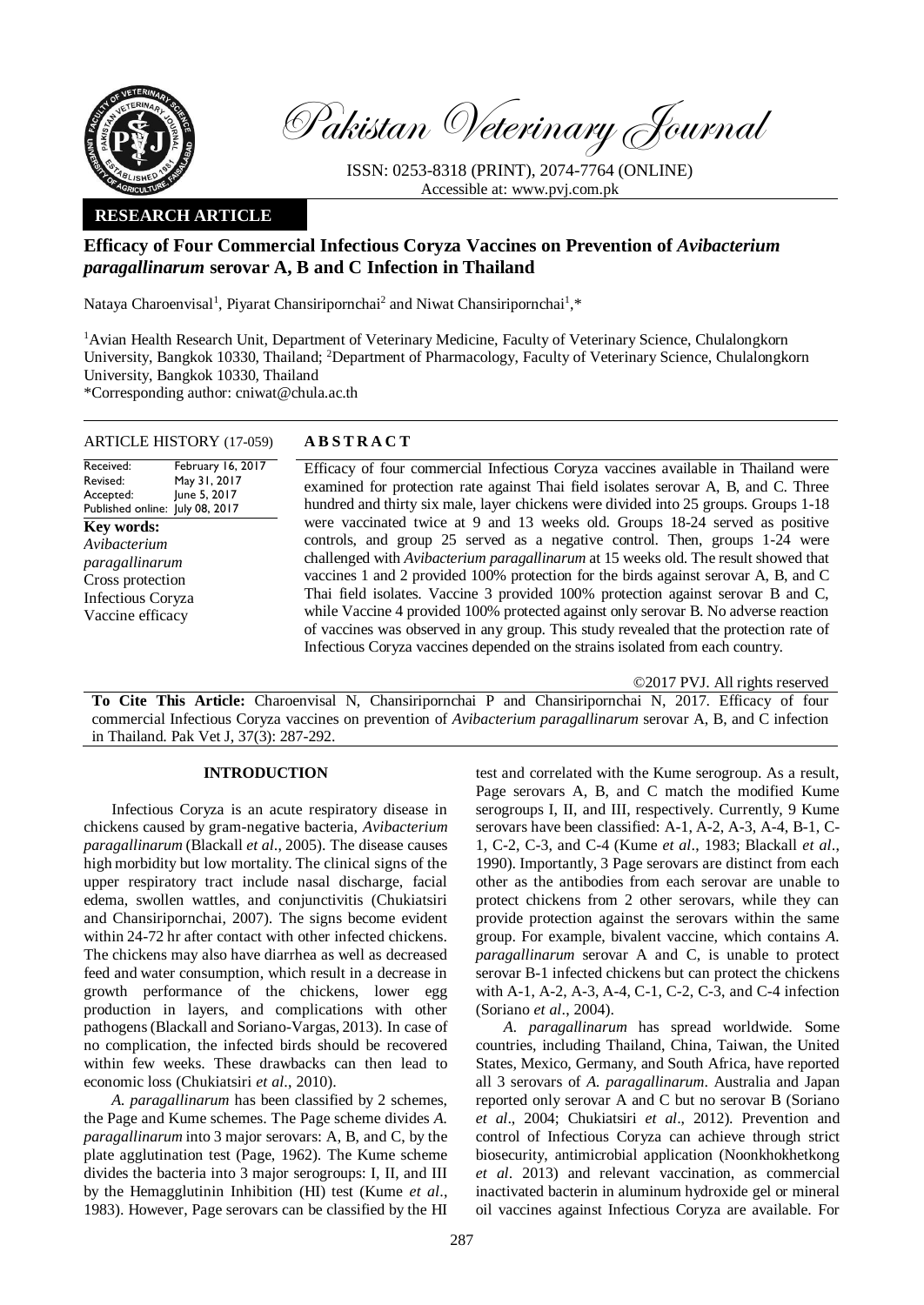example, the bivalent vaccines such as *A. paragallinarum* serovars A and C, trivalent vaccines containing serovars A, B, and C, and tetravalent vaccines containing serovars A, B, C, and B variant (Soriano *et al*., 2004; Fernandez *et al*., 2005; Chukiatsiri *et al*., 2009). Suitable vaccines should be matched with reported serovars as there is no guaranteed cross protection between different serovars. Although, the HI test is used for classified serovars of *A. paragallinarum*, the HI titer does not represent the level of host immunity. Hence, a challenge study is still the best method to evaluate the protection efficacy of Infectious Coryza vaccines (García *et al*., 2008). The aim of this study was to evaluate the efficacy of the commercial trivalent vaccines against *A. paragallinarum* isolated from local Thai strains.

### **MATERIALS AND METHODS**

**Chickens and experimental designs:** Three hundred and thirty-six, one-day old male, layer chickens (Izabrown) were obtained from a commercial hatchery. The chickens were kept in the laboratory facility at the Animal Research Unit, Chulalongkorn University, Thailand. Birds were provided feed and water *ad lib* and raised under ethical approval for animal experimentation by the Chulalongkorn University Animal Care and Use Committee no. 13310021. At 9 weeks old, the birds were divided into 25 groups. Groups 1-18 were vaccinated groups of 13 birds each. Groups 19-24 were positive controls of 12 birds each. Group 25 was a negative control of 30 birds. Birds in groups 1-18 were subcutaneously vaccinated with dosage according to the manufacturer's recommendation at 9 and 13 weeks old. After vaccination, chickens were individually observed for 7 days for any adverse effect of the vaccines. At 15 weeks old, birds in groups 1-24 were intranasally inoculated with 0.2 ml (10<sup>8</sup> cfu/ml) of *A. paragallinarum* (Table 1). After bacterial inoculation, clinical signs of Infectious Coryza, including nasal exudates, sinus swelling, facial edema, and swollen wattles, were observed on 1-5 days post inoculation (DPI). At 5 and 7 DPI, sera were collected for the Hemagglutination Inhibition (HI) test (Chukiatsiri *et al*., 2010), and birds from each group euthanized for testing the presence of *A. paragallinarum* from infraorbital sinus culture. The left and right infraorbital sinuses were swabbed and cultured for *A. paragallinarum.* The protection rate was analyzed for the presence of *A. paragallinarum* in the culture.

|  |  | Table 1: Experimental design of vaccination, and inoculation strains |  |  |  |  |  |  |
|--|--|----------------------------------------------------------------------|--|--|--|--|--|--|
|--|--|----------------------------------------------------------------------|--|--|--|--|--|--|

**Vaccines:** Four commercial vaccines were administered to groups 1-18 chickens at 9 and 13 weeks old. Commercial vaccines, including Vaccine 1, trivalent inactivated vaccine in mineral oil emulsion, and Vaccine 2, trivalent inactivated vaccine in aluminium hydroxide gel, were administered 0.5 ml intramuscular. Vaccine 3, trivalent inactivated vaccine water in oil emulsion, was administered 0.25 ml intramuscular. Vaccine 4, trivalent inactivated vaccine in oil emulsion, was administered 0.5 ml subcutaneously.

**Inoculated bacteria:** *A. paragallinarum* isolates previously characterized by Chukiatsiri *et al*. (2012) were used in this study. The study used 3 serovars of *A. paragallinarum,* including serovars A (B1E1), B (CMA0509), and C (102943). Some reports suggested that serovar B, the latest reported serovar in Thailand, was not clearly pathogenic in chickens (Page, 1962; Kume *et al*., 1980). So, an additional 3 isolates of serovar B were used for the challenge, including 1687, 211108, and 102984 in birds vaccinated with vaccine 1 (groups 4-6), vaccine 2 (groups 10-12), and positive control (groups 22-24).

**Hemagglutination inhibition (HI) test:** The samples were tested using the HI Kitasato Institute method. Briefly, the tested sera were absorbed by adding 10% (v/v) GA (Glutaraldehyde)-fixed chicken erythrocytes to make a final dilution of 1:5. The mixture was allowed to stand for 2 hr at room temperature or overnight at 4°C, then centrifuged, and the supernatant was used as the five-fold diluted serum for the HI test. The five-fold diluted serum was diluted by a two-fold dilution method using BSA-PBS (0.1% bovine serum albumin in phosphate buffer saline) to produce dilutions of 1/10- 1/640 (each well contained 0.2 ml of each diluted serum). The same amount (0.2 ml) of the antigen with 4 hemagglutinating units/0.2 ml was added to each well. Lastly, 0.4 m*l* of 1% (v/v) GA-fixed chicken erythrocyte was added and shaken well. The maximum serum dilution completely inhibiting hemagglutination was regarded as an HI titer.

**Statistical analysis:** Analysis was calculated on data using non–parametric (a Kruskal Wallis Test) and oneway ANOVA for Avibacterium isolation and antibody titers, respectively. The difference in means was considered statistically significant when P<0.05.

| Groups | Vaccines  | Inoculation serovars (strains)<br>of A. paragallinarum | Groups | Vaccines         | Inoculation serovars (strains)<br>of A. paragallinarum |  |
|--------|-----------|--------------------------------------------------------|--------|------------------|--------------------------------------------------------|--|
|        | Vaccine I | $A$ (BIEI)                                             | 13     | Vaccine 3        | $A$ (BIEI)                                             |  |
|        | Vaccine 1 | <b>B</b> (CMA0509)                                     | 14     | Vaccine 3        | <b>B</b> (CMA0509)                                     |  |
|        | Vaccine 1 | C(102943)                                              | 15     | Vaccine 3        | C(102943)                                              |  |
| 4      | Vaccine 1 | B (1687)                                               | 16     | Vaccine 4        | $A$ (BIEI)                                             |  |
|        | Vaccine 1 | B (211108)                                             | 17     | Vaccine 4        | <b>B</b> (CMA0509)                                     |  |
| 6      | Vaccine 1 | B (102984)                                             | 18     | Vaccine 4        | C(102943)                                              |  |
|        | Vaccine 2 | $A$ (BIEI)                                             | 19     | Positive control | $A$ (BIEI)                                             |  |
| 8      | Vaccine 2 | <b>B</b> (CMA0509)                                     | 20     | Positive control | <b>B</b> (CMA0509)                                     |  |
| 9      | Vaccine 2 | C(102943)                                              | 21     | Positive control | C(102943)                                              |  |
| 10     | Vaccine 2 | B (1687)                                               | 22     | Positive control | B (1687)                                               |  |
|        | Vaccine 2 | B(211108)                                              | 23     | Positive control | B(211108)                                              |  |
| 12     | Vaccine 2 | B (102984)                                             | 24     | Positive control | B (102984)                                             |  |
|        |           |                                                        | 25     | Negative control | no inoculation                                         |  |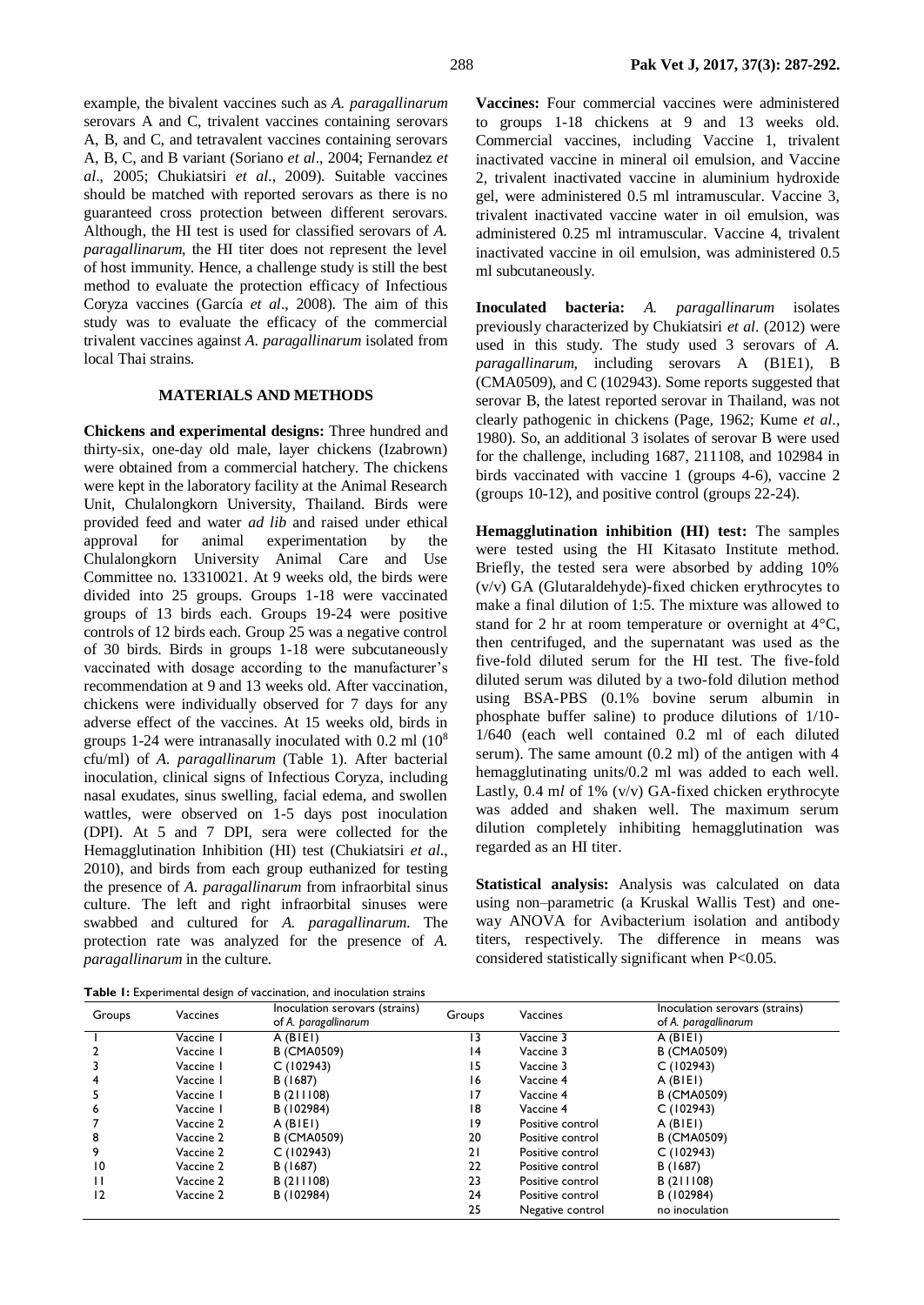#### **RESULTS**

**Protection efficacy of the vaccines against** *A. paragallinarum* **serovar A (B1E1):** Birds in groups 1, 7, and 25 (vaccinated with vaccine 1 and 2 and the negative control group) showed no clinical signs, and the bacterial culture from infraorbital sinus swabs were negative for *A. paragallinarum* on 5 and 7 DPI. In contrast, 8, 5, and 10 birds from groups 13, 16, and 19, respectively, showed clinical signs of *A. paragallinarum* infection at 1-5 DPI. One bird from group 13 showed *A. paragallinarum*  positive from the infraorbital sinus culture on 5 DPI but no positive sample on 7 DPI. In group 16, 3 birds showed a positive infraorbital sinus culture on 5 DPI and 1 birds on 7 DPI. Four and two birds from group 19 showed a positive infraorbital sinus culture on 5 and 7 DPI, respectively. Birds in groups 1 and 7 had high antibody titers against *A. paragallinarum* serovar A on 5 DPI (217.14 and 104.29 HI unit, respectively), and the titers were slightly higher on 7 DPI (240 and 113.33 HI unit). Birds in groups 13 and 16 had antibody titers at 43 and 79 HI units on 5 DPI, and 53 and 69 HI units on 7 DPI. The antibody titer of groups 19 and 25 were negative on 5 and 7 DPI. From the infraorbital sinuses culture result, the protective rate of vaccines 1 and 2 against *A. paragallinarum* serovar A (B1E1) was 100% on 5 and 7 DPI (Table 2).

**Protection efficacy of the vaccines against** *A. paragallinarum* **serovar B (CMA0509):** Clinical signs of *A. paragallinarum* infection were not found in birds of groups 2, 8, 14, 20, and 25. Only 2 of 13 birds from group 17 showed clinical signs of *A. paragallinarum* infection, but the infraorbital sinus bacterial culture for *A. paragallinarum* was negative. Only 3 of 5 birds from group 20 were positive with *A. paragallinarum*  infraorbital sinus culture at 5 DPI. The antibody titers against *A. paragallinarum* serovar B (CMA0509) in all 4 vaccines were high on 5 DPI (172.86, 1097.14, 508.57,

and 421 HI units, respectively). Antibody titer of group 2 was higher on 7 DPI (286.67 HI unit), while, antibody titers of birds in groups 8, 14, and 17 were lower on 7 DPI (450.67, 320.0, and 25.0 HI unit, respectively). Birds in groups 20 and 25 showed low antibody titer  $\left( \langle 10 \rangle \right)$  on 5 and 7 DPI. The protection rate of all 4 vaccines against *A. paragallinarum* serovar B (CMA0509) was 100% at 5 and 7 DPI (Table 2).

**Protection efficacy of the vaccines against** *A. paragallinarum* **serovar C (102984):** Birds in groups 3, 9, 18, and 25 showed no clinical signs. However, 1 and 5 birds from groups 15 and 21 showed clinical signs of *A. paragallinarum* infection, respectively. One bird from group 18 and 5 birds from group 21 had *A. paragallinarum* positive in an infraorbital sinus culture on 5 DPI. All vaccinated groups showed high antibody titers on 5 DPI (297.14, 382.86, 291, and 101.43 HI unit, respectively) and even higher on 7 DPI (720, 685.71, 373.33, and 170.0, respectively). From the bacterial culture result, vaccines 1, 2, and 3 showed 100% protection against *A. paragallinarum* serovar C (102984) (Table 2).

**Protection efficacy of the vaccines against** *A. paragallinarum* **serovar A, B, and C:** The overall result of vaccine protection against *A. paragallinarum* serotypes A, B, and C is shown in Table 3. Birds vaccinated with vaccines 1 and 2 (groups 1-3 and 7-9), and group 25 showed no clinical signs and were negative for *A. paragallinarum* in the infraorbital sinus culture. Nine of the birds vaccinated with vaccine 3 (group 13- 15) showed clinical signs, and one bird was positive for infraorbital sinus culture on 5 DPI. In groups 16 - 18, 7 birds showed clinical signs, but 4 and 1 birds were positive for infraorbital sinus culture at 5 and 7 DPI. Infraorbital culture result indicated that vaccine 1 and vaccine 2 provided 100% protection for chickens against *A. paragallinarum* serovar A (B1E1), B (CMA0509), and C (102984).

**Table 2:** Clinical signs, result of *A. paragallinarum* serogroup A (B1E1) culture (groups 1, 7, 13, 16, 19 and 25), serogroup B (CMA0509) culture (groups 2, 8, 14, 17, 20 and 25) and serogroup C (102943) culture (groups 3, 9, 15, 18, 21 and 25) from infraorbital sinus, and antibody titers at 5 and 7 days post inoculation (DPI)

|        |                   | Positive No. / Total of chicken |                  |                                  |                  |             |                                 |
|--------|-------------------|---------------------------------|------------------|----------------------------------|------------------|-------------|---------------------------------|
| Groups | Clinical          | 5 DPI                           |                  |                                  | 7 DPI            |             |                                 |
|        | signs             | Avibacterium                    | Protection       | Antibody titer                   | Avibacterium     | Protection  | Antibody titer                  |
|        |                   | in sinuses                      | rate $(\%)$      |                                  | in sinuses       | rate $(\%)$ |                                 |
|        | $0/13^{a}$        | 0/7 <sup>a</sup>                | $\overline{100}$ | 217.14±205.08 <sup>a</sup>       | 0/6 <sup>a</sup> | 100         | $240 \pm 214.67$ <sup>a</sup>   |
|        | $0/13^a$          | 0/7 <sup>a</sup>                | 100              | $104.29 \pm 106.45^{a,b}$        | 0/6 <sup>a</sup> | 100         | $113.33 \pm 53.17^{a,c}$        |
| 13     | $8/12^{b}$        | 1/7 <sup>a,c</sup>              | 85.7             | $42.86 \pm 26.9^b$               | 0/5 <sup>a</sup> | 100         | $34.0 \pm 28.81$ <sub>b,c</sub> |
| 16     | $5/13^{b,c}$      | $3/7^{a,d}$                     | 57.14            | 78.57±61.76 <sup>a,b</sup>       | 1/6 <sup>a</sup> | 83.3        | $55 + 52.82$ <sub>b.c</sub>     |
| 19     | $10/12^{b}$       | $4/6^{b,c,d}$                   | 33.3             | $< 10 \pm 0^b$                   | 2/6 <sup>a</sup> | 66.7        | $<$ 10 $\pm$ 0 <sup>b,c</sup>   |
| 25     | $0/10^a$          | 0/5 <sup>a</sup>                | 100              | $< 10 \pm 0^b$                   | 0/5 <sup>a</sup> | 100         | $<$   0 $\pm$ 0 <sup>b,c</sup>  |
| 2      | $0/13^{a}$        | 0/7 <sup>a</sup>                | 100              | 172.86±145.46 <sup>a</sup>       | 0/6 <sup>a</sup> | 100         | 286.67±215.28 <sup>a</sup>      |
| 8      | $0/13^a$          | 0/7 <sup>a</sup>                | 100              | 1097.14±780.72b.c                | 0/6 <sup>a</sup> | 100         | 450.67±293.36 <sup>a</sup>      |
| 4      | $0/12^a$          | 0/7 <sup>a</sup>                | 100              | 508.57±399.15a,c                 | 0/5 <sup>a</sup> | 100         | 320±195.96 <sup>a,c</sup>       |
| 17     | 2/13 <sup>a</sup> | 0/7 <sup>a</sup>                | 100              | 421.43±944.36 <sup>a,c</sup>     | 0/6 <sup>a</sup> | 100         | $25.0 \pm 27.39^{b,c}$          |
| 20     | 0/11 <sup>a</sup> | 3/5 <sup>b</sup>                | 40               | $<$ 10 $\pm$ 0 <sup>a</sup>      | 0/6 <sup>a</sup> | 100         | $<$ 10 $\pm$ 0 <sup>b</sup>     |
| 25     | $0/10^a$          | 0/5 <sup>a</sup>                | 100              | $<$   0 $\pm$ 0 <sup>a</sup>     | 0/5 <sup>a</sup> | 100         | $< 10 \pm 0^b$                  |
| 3      | $0/13^{a}$        | 0/7 <sup>a</sup>                | 100              | 297.14±171.05 <sup>a,c</sup>     | 0/6 <sup>a</sup> | 100         | 720±914.94 <sup>a</sup>         |
| 9      | $0/13^a$          | 0/7 <sup>a</sup>                | 100              | 382.86±414.32 <sup>a</sup>       | 0/6 <sup>a</sup> | 100         | 685.71±850.23 <sup>a</sup>      |
| 15     | $1/13^{a,c}$      | 0/7 <sup>a</sup>                | 100              | 291.0±196.93 <sup>a,c</sup>      | 0/6 <sup>a</sup> | 100         | 373.33±218.60 <sup>a</sup>      |
| 8      | $0/13^a$          | 1/7 <sup>a</sup>                | 85.7             | $101.43 \pm 108.69^{\text{a,c}}$ | 0/6 <sup>a</sup> | 100         | $170 \pm 260.61$ <sup>a</sup>   |
| 21     | $5/12^{b,c}$      | 5/7 <sup>b</sup>                | 28.6             | $< 10 \pm 0^{a,b}$               | 0/5 <sup>a</sup> | 100         | $< 10 \pm 0^a$                  |
| 25     | $0/10^a$          | 0/5 <sup>a</sup>                | 100              | $< 10 \pm 0^{a,b}$               | 0/5 <sup>a</sup> | 100         | $<$ 10 $\pm$ 0 <sup>a</sup>     |

Different superscript in the same column means statistical significance (P<0.05).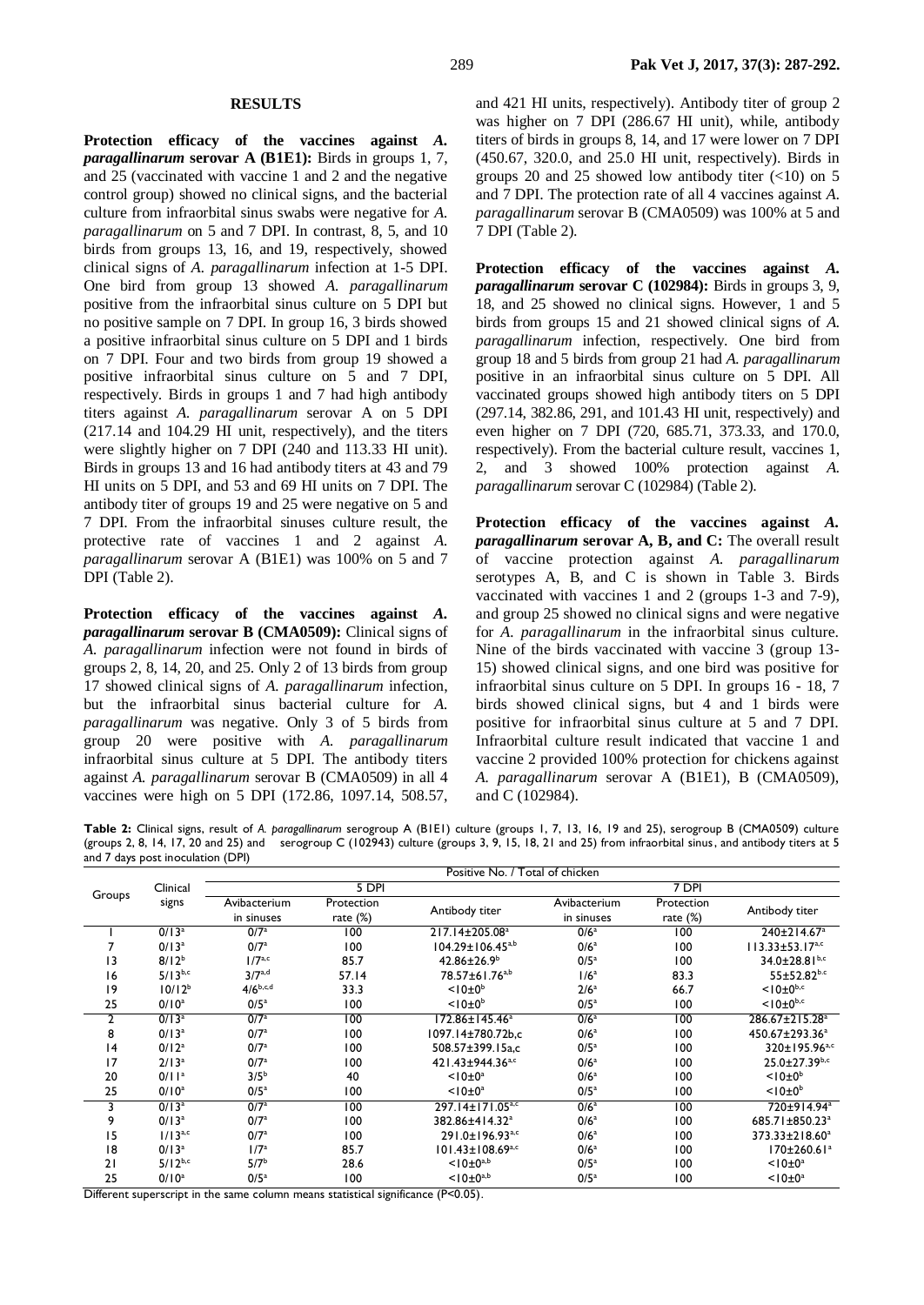**Table 3:** Combination of clinical signs, result of *A. paragallinarum* sero group A (B1E1), B (CMA0509), and C (102943) culture from infraorbital sinus, and protection rate at 5 and 7 days post inoculation (DPI)

|           |                   | Positive no./total of chicken |                     |                         |                     |  |  |
|-----------|-------------------|-------------------------------|---------------------|-------------------------|---------------------|--|--|
| Groups    | Clinical signs    | 5 DPI                         |                     | 7 DPI                   |                     |  |  |
|           |                   | Avibacterium in sinuses       | Protection rate (%) | Avibacterium in sinuses | Protection rate (%) |  |  |
| $-3$      | 0/39a             | $0/21$ <sup>a</sup>           | 100                 | 0/18 <sup>a</sup>       | 100                 |  |  |
| $7 - 9$   | 0/39a             | $0/21$ <sup>a</sup>           | 100                 | $0/19^{a}$              | 100                 |  |  |
| $13 - 15$ | $9/36^{b,c}$      | $1/21^{a,c}$                  | 99.95               | 0/17 <sup>a</sup>       | 100                 |  |  |
| $16 - 18$ | 7/39 <sup>b</sup> | $4/21^{b,c,d}$                | 99.81               | 1/18 <sup>a</sup>       | 99.94               |  |  |
| $19 - 21$ | $15/35^{b,c}$     | $11/17^{b}$                   | 35.29               | 2/18 <sup>a</sup>       | 88.89               |  |  |
| 25        | $0/30^a$          | $0/15^{a,d}$                  | 100                 | $0/15^a$                | 100                 |  |  |

Different superscript in the same column means statistical significance (P<0.05).

**Table 4:** Clinical signs, result of *A. paragallinarum* serovar B; strain B (1687) (group 4, 10, 22, and 25), strain B (211108) (group 5, 11, 23, and 25), and strain B (102984) (group 6, 12, 24, and 25) culture from infraorbital sinus, and antibody titers at 5 and 7 days post inoculation (DPI) Positive no./total of chicken

|        | Clinical          | 5 DPI                      |                           |                             | 7 DPI                      |                           |                              |  |
|--------|-------------------|----------------------------|---------------------------|-----------------------------|----------------------------|---------------------------|------------------------------|--|
| Groups | signs             | Avibacterium<br>in sinuses | Protection<br>rate $(\%)$ | Antibody<br>titer           | Avibacterium<br>in sinuses | Protection<br>rate $(\%)$ | Antibody titer               |  |
|        | $0/10^a$          | 0/6 <sup>a</sup>           | 100                       | 120±43.82ª                  | 0/4 <sup>a</sup>           | 100                       | l 20±40.0a,b                 |  |
| 10     | $0/13^a$          | 0/7 <sup>a</sup>           | 100                       | $550 \pm 535.82^b$          | 0/6 <sup>a</sup>           | 100                       | 416.67±477.73 <sup>a</sup>   |  |
| 22     | 3/12 <sup>a</sup> | $2/7^a$                    | 71.4                      | $< 10 \pm 0^a$              | $1/5^a$                    | 80                        | $< 10 \pm 0^{a,b}$           |  |
| 25     | $0/10^a$          | 0/5 <sup>a</sup>           | 100                       | $< 10 \pm 0^a$              | 0/5 <sup>a</sup>           | 100                       | $< 10 \pm 0^{a,b}$           |  |
|        | $0/12^a$          | 0/7a                       | 100                       | $165.7 \pm 114.14^a$        | 0/5 <sup>a</sup>           | 100                       | 176±87.64 <sup>a</sup>       |  |
| Н      | $0/13^a$          | 0/7a                       | 100                       | $560 \pm 383.67^b$          | 0/6 <sup>a</sup>           | 100                       | $700 \pm 502^b$              |  |
| 23     | $0/12^a$          | 2/6 <sup>a</sup>           | 66.7                      | $< 10 \pm 0^a$              | 0/6 <sup>a</sup>           | 100                       | $<$ 10 $\pm$ 0 <sup>a</sup>  |  |
| 25     | $0/10^a$          | 0/5 <sup>a</sup>           | 100                       | $< 10 \pm 0^a$              | 0/5 <sup>a</sup>           | 100                       | $<$   0 $\pm$ 0 <sup>a</sup> |  |
| ь      | 5/13 <sup>a</sup> | 0/7a                       | 100                       | 571.4±181.42 <sup>a</sup>   | 0/7 <sup>a</sup>           | 100                       | $426.67 \pm 240.89^{a,b}$    |  |
| 12     | $2/12^{a}$        | 0/7 <sup>a</sup>           | 100                       | 548.57±156.14 <sup>a</sup>  | 0/5 <sup>a</sup>           | 100                       | 960±986.31ª                  |  |
| 24     | 5/12 <sup>a</sup> | 2/6 <sup>a</sup>           | 66.7                      | $<$ 10 $\pm$ 0 <sup>b</sup> | 0/6 <sup>a</sup>           | 100                       | $< 10 \pm 0^{a,b}$           |  |
| 25     | $0/10^a$          | 0/5 <sup>a</sup>           | 100                       | $<$ 10 $\pm$ 0 <sup>b</sup> | 0/5 <sup>a</sup>           | 100                       | $< 10 \pm 0^{a,b}$           |  |

Different superscript in the same column in each challenge strains means statistical significance (P<0.05).

**Protection efficacy of the vaccines against** *A. paragallinarum* **strain B (1687):** Birds in groups 4, 10, and 25 showed no clinical signs and were negative for *A. paragallinarum* in the infraorbital sinus culture. Only 3 of 12 birds in group 22 showed clinical signs of *A. paragallinarum* infection, and the infraorbital sinus culture was positive in 2 birds on 5 DPI and 1 bird on 7 DPI. Birds in groups 4 and 10 showed high antibody titer on 5 DPI (120 and 640 HI unit) and 7 DPI (120 and 416.67 HI unit). The protection rate of vaccines 1 and 2 against *A. paragallinarum* serovar B (1687) was 100% (Table 4).

**Protection efficacy of the vaccines against** *A. paragallinarum* **strain B (211108):** Birds in groups 5, 11, 23, and 25 showed no clinical signs. However, 2 birds from group 23 were positive for infraorbital sinus culture. Birds in vaccination groups showed high antibody titer on 5 DPI (165.7 and 560 HI unit) and 7 DPI (176 and 700 HI unit). The protection rate of vaccines 1 and 2 against *A. paragallinarum* serovar B (211108) was 100% at 7 DPI (Table 4).

**Protection efficacy of the vaccines against** *A. paragallinarum* **strain B (102984):** Five, two, and five birds in groups 6, 12, and 24 showed clinical signs of *A. paragallinarum* infection, respectively. Birds in groups 6, 12, and 25 were negative for infraorbital sinus culture, but 2 birds in group 24 were positive for *A. paragallinarum* in the infraorbital sinus culture. The antibody titers of vaccines 1 and 2 against *A. paragallinarum* serovar B (102984) were high on 5 DPI (571.4 and 548.57 HI unit) and 7 DPI (426.67 and 960 HI unit). The protection rate of vaccines 1 and 2 against *A. paragallinarum* serovar B (102984) was 100% at 7 DPI (Table 4).

## **DISCUSSION**

The present study is the first published investigation on the efficacy of the commercial trivalent vaccines that compose of different kinds of adjuvants including mineral oil emulsion, aluminium hydroxide gel, water in oil emulsion and oil emulsion against local Thai strains of *A. paragallinarum*. As widely accepted concept that serogroups A, B and C belongs to three distinct immunovars and they are some limitation of crossprotection (Soriano *et al*., 2004). Apart from serovar specificity and inactivating agent, adjuvant suitability is the key point of efficacy to inactivated vaccine products and this issue still needs further investigation. Early reports revealed that oil-based adjuvant is effective as alum-gel based vaccines (Davis *et al*., 1976) while the others reported that oil based vaccines were less effective (Reid and Blackall, 1987). In the current study, although, these 4 commercial vaccines were trivalent vaccines, only Vaccine 1 and Vaccine 2 provided 100% protection against *A. paragallinarum* serovar A, B, and C on 5 and 7 DPI since no clinical signs were observed and *A. paragallinarum* was negative in the infraorbital sinus culture. Vaccine 3 provided 85.7% protection against serovar A (B1E1), as clinical signs were observed in birds challenged with serovar A and *A. paragallinarum* was positive in the infraorbital sinus culture. Vaccine 4 provided 57.14% and 85.7% protection against serovar A and C, respectively, as clinical signs were observed in the birds challenged with serovar A and *A. paragallinarum* was present in the infraorbital sinus culture for birds challenged with serovar A and C. Nevertheless, Vaccines 3 and 4 provided 100% protection against serovar B, and Vaccine 3 provided 100% protection against serovar C. In addition, all types of vaccines caused no adverse clinical reaction.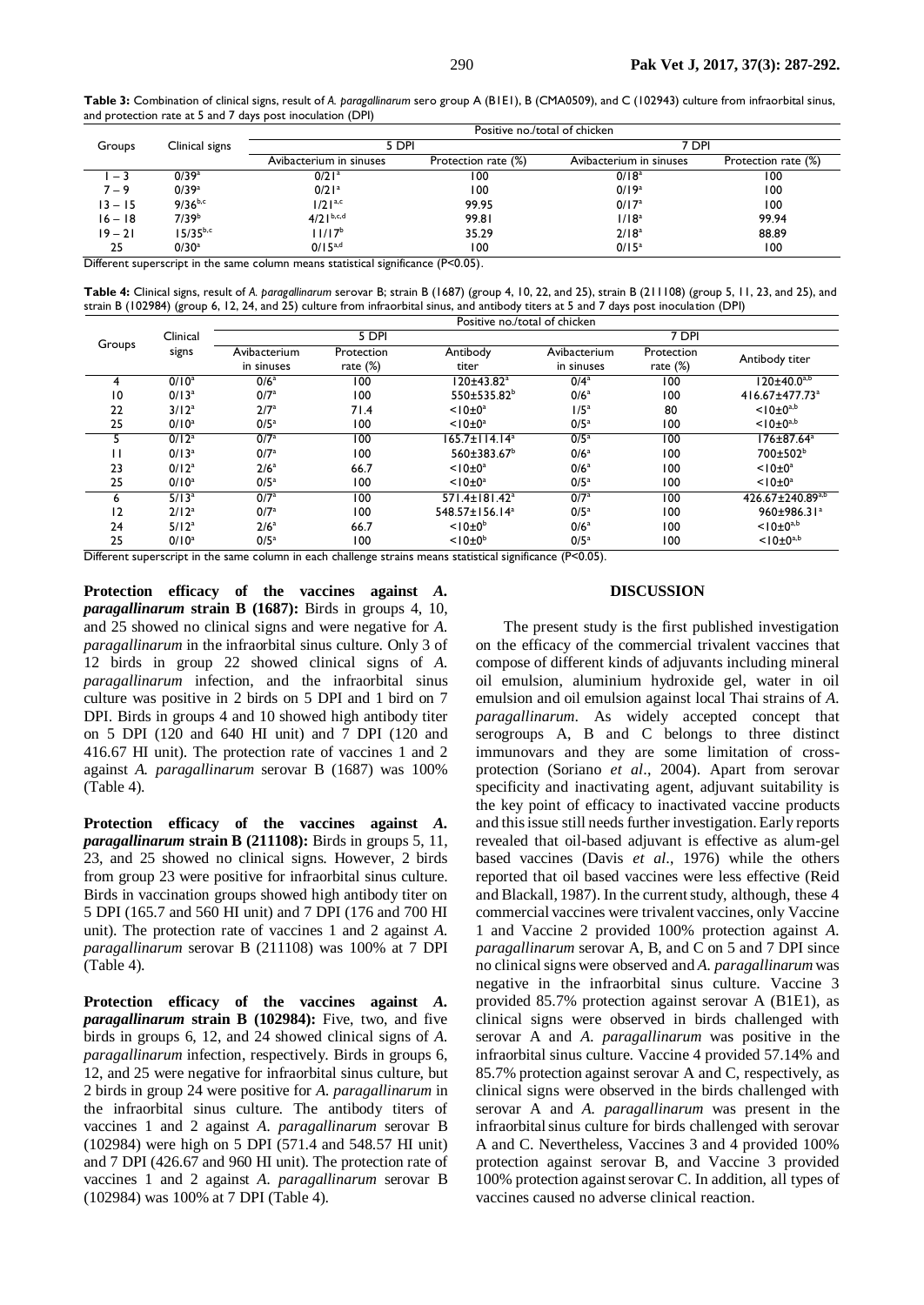The comparative efficacy of oil-based and gel-based vaccine adjuvants has been studied by other researchers. Some studies demonstrated that an oil-based vaccine induced a higher antibody level and provided better protection against field strains (Jacobs *et al*., 1992; Fukanoki *et al*., 2000; Chukiatsiri *et al*., 2010; Gong *et al*., 2014). In contrast, other studies showed that gel-based vaccines induced higher antibody titer and better protection (Gong *et al*., 2014). In this study, oil-based and gel-based vaccines (Vaccines 1 and 2) from the same company showed similar levels of protection against field strains, and no adverse reaction were observed throughout the study.

In the past, bivalent inactivated vaccines composed of serovar A and serovar C were commonly used in the Thai poultry industry, but in 2010, serovar B was first reported in an outbreak at a layer farm (Chukiatsiri *et al*., 2009). As a result, trivalent vaccine with serovar B has been employed in the Thai poultry industry up till now. Therefore, serovar B has been continuously isolated from the field, and several isolates have been used for challenge in this study. The infraorbital culture result revealed that vaccines 1 and 2 provided 100% protection against all serovar B isolates. However, some vaccinated birds challenged with B (102984) strain exhibited some clinical signs.

These 4 vaccines were able to induce antibodies measured by the HI test, but the antibody titers varied. Vaccines 3 and 4 induced lower antibody titers than vaccines 1 and 2 in birds challenged with serovar A, while, the antibody titers from the serovar B and serovar C challenged groups were not obviously different among these 4 vaccines. Hence, this study has shown that the antibody titer against Infectious Coryza does not show significant different on disease protection rate. However, the higher antibody titers showed the better protection.

Although all 4 commercial vaccines were inactivated vaccines, only vaccines 1 and 2 provided 100% protection for all Thai field isolates, as there was no positive infraorbital culture found in vaccines 1 and 2 vaccinated birds challenged with serovar A, B, and C. Nevertheless, each Kume serovar did not provide strong cross protection with all other serovars in the same Kume serogroup. For example, serovars A-1, A-2, and A-3 provided strong cross protection with each other, but serovar A-4 showed a lower level of cross protection, while serovar C-1 provided lower cross protection for serovar C-2 and serovar C-4 induced significantly lower cross protection for serovar C-1, C-2, and C-3 (Soriano *et al*., 2004). Similarly, this study showed that vaccines 3 and 4 did not provide 100% protection against Thai field serovar A, and vaccine 4 did not provide 100% protection against Thai field serovar C. It is possible that serovar A and C of Thai field strains were different from the vaccine seeds while belonging to the same serogroups. Moreover, Kume sero group B contains only serovar B-1. At the same time, these results show that all 4 commercial vaccines provide 100% protection for the birds in the serovar B field strain challenge.

The lower rate of protection of within the serovars had been observed by other studies as well. Those studies indicated that the same serovar collected from the same geographic area showed degrees of different response to the vaccination .In Korea, 7 field isolates were confirmed as serovar A. Birds in the study vaccinated with local commercial vaccine and challenged with 2 different isolates. However, the vaccine was effectiveness on decreased clinical signs and decreased number of reisolated on 5 and 10 DPI, the lower effectiveness was observed when challenged with another isolate (Han *et al*., 2016). Another study showed 16 field isolates of serovar B-1 in Ecuador, Mexico, and Panama. But there were 10 genotypic distinguish pattern within 16 isolates. Non-commercial vaccine was use in this study. The challenged bacteria that have common genotype with the vaccine indicated higher protection than the different genotype) (Morales *et al*., 2014). Another work in Ecuador and Mexico studied efficacy of 4 different commercial trivalent vaccines against one isolate of serovar C. The result showed that vaccine 1 provided the highest protection rate compared to other 3 vaccines (Morales *et al*., 2015). As a result, the vaccines of infectious coryza disease with high protection against all serovars in one shot still develop. The highly variable genetic among each isolate even in the same serovar may cause vaccine failure in the field situation. Recently, efficacy of in-house recombinant vaccines were studies but they were proved to be effectiveness against the same serovar (Noro *et al*., 2006; Hsu *et al*., 2007; Wang *et al*., 2007; Noro *et al*., 2008; Sakamoto *et al*., 2013).

In Thailand, trivalent vaccine is necessary for protection against Infectious Coryza infection. In this study, vaccines 1 and 2 were most effective to protect chickens against Thai isolates. In addition, the efficacy of oil-based and gel-based adjuvant were shown to be no different. However, in Kume serogroups A and C, each consisting of 4 serogroups, some serogroups do not provide cross protection for the others. As a result, the use of Infectious Coryza vaccine in each country is complicated. It was also found that the antibody titers measured by HI test do not correlate with the protection rate. Therefore, vaccine efficacy of Infectious Coryza disease is necessary for effective control and prevention strategy in the poultry industry.

**Acknowledgements:** We would like to thank the Avian Health Research Unit, Chulalongkorn University and Zooetis (Thailand) for their financial support for this study. We would also like to thank Dr. K. Chukiatsiri, Maejo Institute of Technology, for technical advice.

**Authors contribution:** NC conceived the idea and designed the project. PC and NC executed the experiment. NTC, PC and NC were involved in data analysis, interpretation and write up of the manuscript. All authors approved the manuscript.

#### **REFERENCES**

- Blackall PJ, Christensen H, Beckenham T, *et al*., 2005. Reclassification of *Pasteurella gallinarum*, [*Haemophilus*] *paragallinarum*, *Pasteurella avium* and *Pasteurella volantium* as *Avibacterium gallinarum* gen. nov., comb. nov., *Avibacterium paragallinarum* comb. nov., *Avibacterium avium* comb. nov. and *Avibacterium volantium* comb. nov. Int J Syst Evol Microbiol 55:353-62.
- Blackall PJ, Eaves LE and Rogers DG, 1990. Proposal of a new serovar and altered nomenclature for *Haemophilus paragallinarum* in the Kume Hemagglutinin Scheme. J Clin Microbiol 28:1185-7.